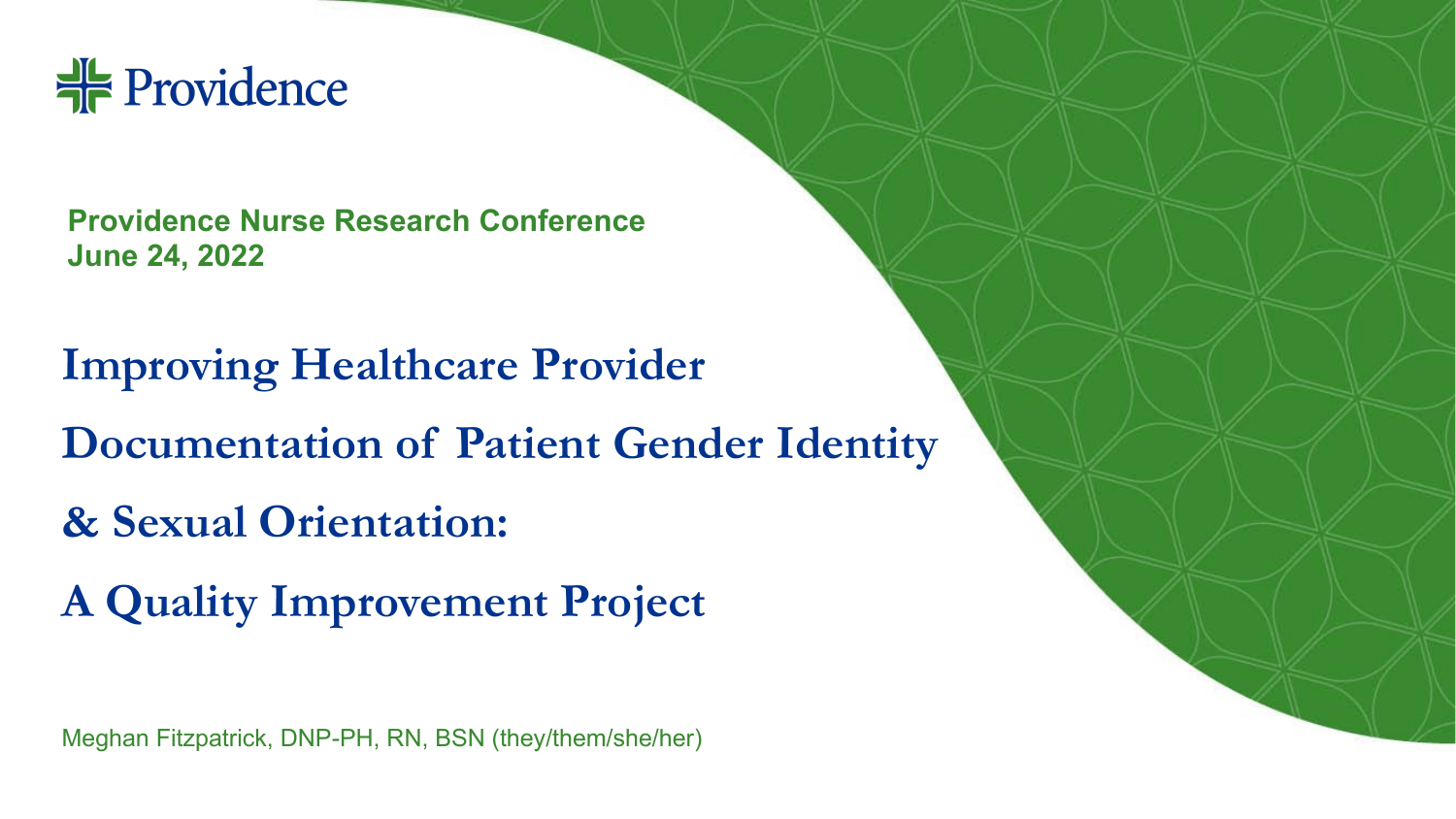#### **Sacred Heart Medical Center (SHMC)- Spokane, WA**

#### **Emergency Department (ED)**

- 120 staff RN's
- 50 beds (can expand to 75 if needed)
- Level II trauma center, level I cardiac center & regional stroke center
- **Significant gap in practice**
	- Underutilization of gender identity and sexual orientation (GI/SO) charting within EPIC, the electronic medical record (EMR) system used by nursing staff
- **Professional health care groups & governing bodies have published standards for caring for LGBTQ+ patients**
	- Increasing data collection & disclosure of patient's GI/SO (IOM, 2011; DHHS, 2016; Joint Commission, 2016).

# Project Setting Background



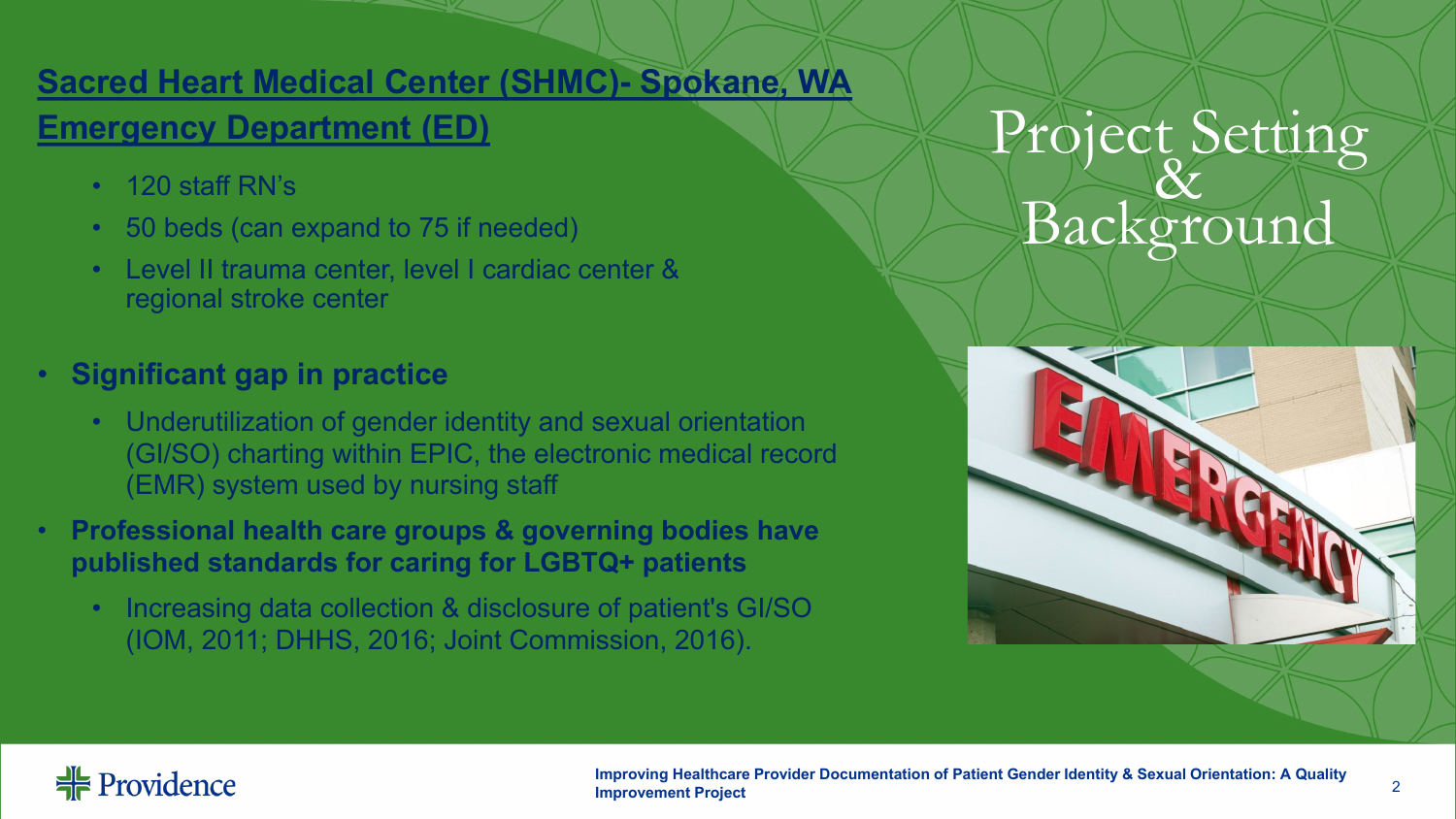- **Studies show that a lack of LGBTQ+ education, including GI/SO disclosure, is affecting patients**
	- Requires immediate change. Contributes to increased barriers, resulting in negative health outcomes (Sekoni et al., 2017).
- **Negative health outcomes are known to be associated with poor patient satisfaction (Chen et al., 2019) & increased health care expenditures.**
	- Centers for Medicare and Medicaid (CMS) value-based care
	- Hospital Consumer Assessment of Healthcare Providers and Systems (HCAHPS)- Patient Satisfaction
- **Improving health outcomes by improving quality of healthcare & patient satisfaction for the LGBTQ+ population can directly affect reimbursement rates given to the hospital from CMS.**

# **Project Setting & Background**

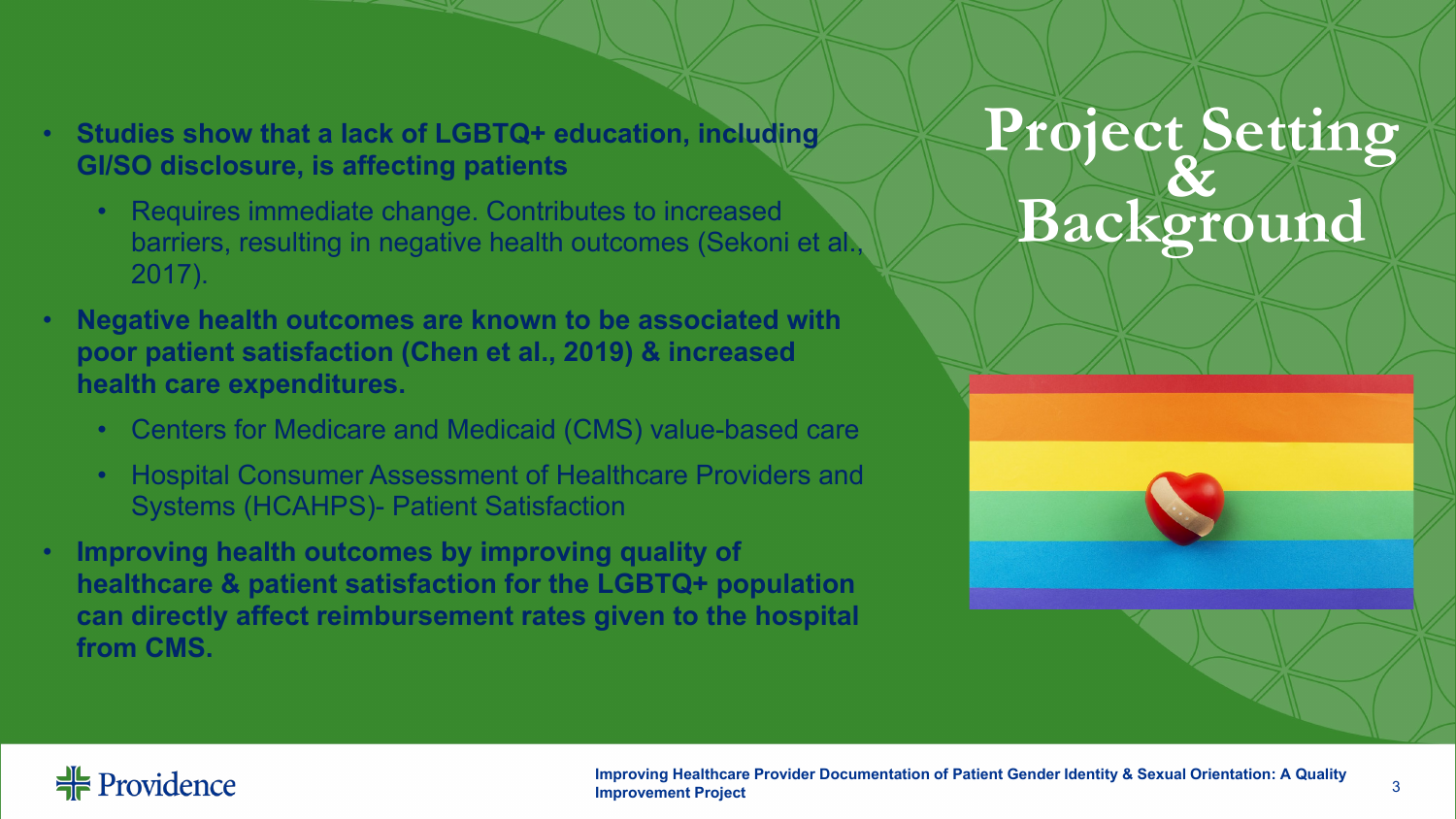- **Washington State- 4% of population LGBTQ+**
- **Providence Health 2020 & 2021**
	- **\$1.7 billion- Community Support**
	- **\$50 million Population health & equity initiatives**

**\* Despite recommendations & SHMC's health equity initiative, there continues to be a lack in LGBTQ+ provider education, including obtaining GI/SO patient data.**

- **Stakeholder Engagement**
	- ED RN's
	- DEI Committee
	- LGBTQ+ Caregiver Resource Group (CRG)
- **ED EPIC GI/SO Audit**
	- 2020 average, 303 patients (6%)

# **Project**

### **Context**



#### $\frac{1}{2}$  Providence

**Improving Healthcare Provider Documentation of Patient Gender Identity & Sexual Orientation: A Quality Improvement Project**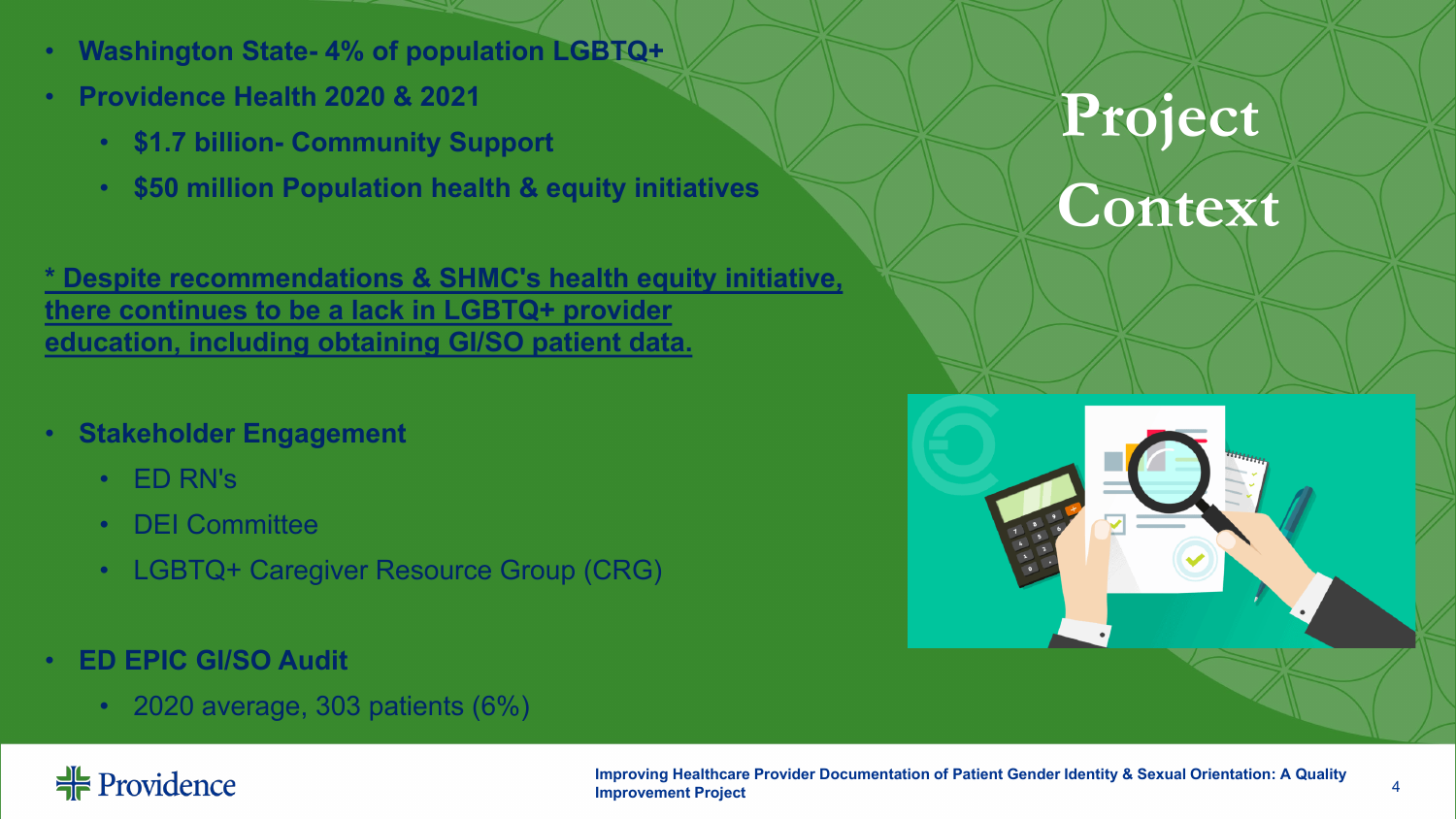### **Purpose: Goals & Aims**

#### **Clinical Question**

Does education on charting GI/SO within EPIC, among emergency department (ED) nursing staff, increase GI/SO data collection within 3 months of education?



#### **SMART Goals**

- 1. Increase GI/SO data collection by 10% within EPIC within 3 months of intervention
- 2. Increase percentage of ED nursing staff awareness of the GI/ SO data collection charting within EPIC by 15% within 3 months of the intervention
- 3. Increase ED nursing staff competency with GI/SO data collection charting within EPIC by 10% within 3 months of the intervention



**Improving Healthcare Provider Documentation of Patient Gender Identity & Sexual Orientation: A Quality Improvement Project** 5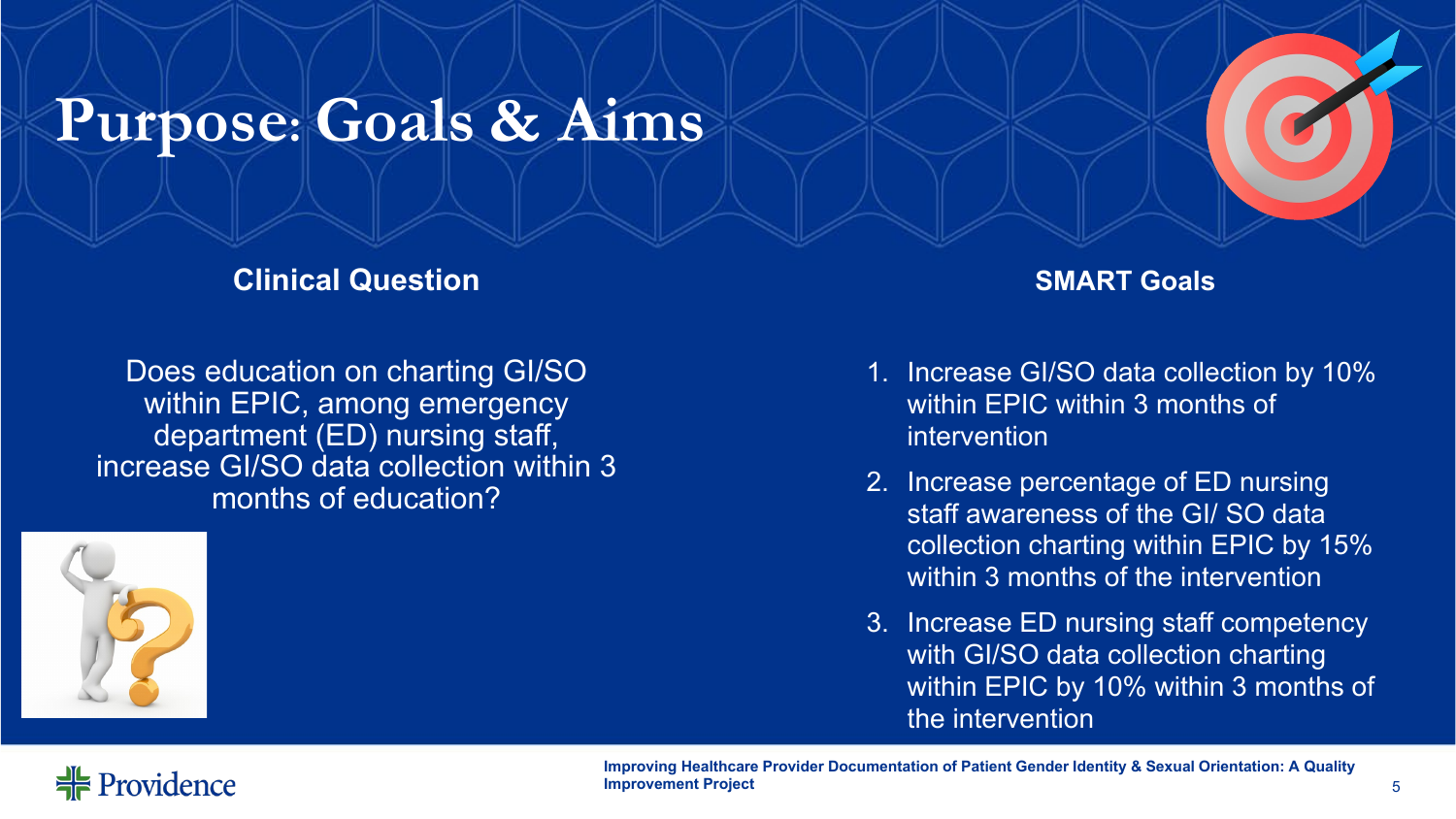### **Intervention**

- **Quality improvement (QI) project**
- o Emergency department (ED) in SHMC
- **Participants**
	- o Registered nurses (RN's) working in ED
	- o Convenience sample
	- o Access to EPIC
- **Education intervention**
	- o Evidence-based solutions
	- o Mixed-methods approach
	- o Paper format via binders in break rooms
	- o How & where to chart GI/SO; education on GI/SO



- **Phase One (Sept 2021-Oct 2021)**
	- Pre-intervention questionnaires
- **Phase Two (Nov 2021-Dec 2021)**
	- Education intervention
	- Post-intervention questionnaires
- **Data Analysis (Jan 2022-Mar 2022)**

### Providence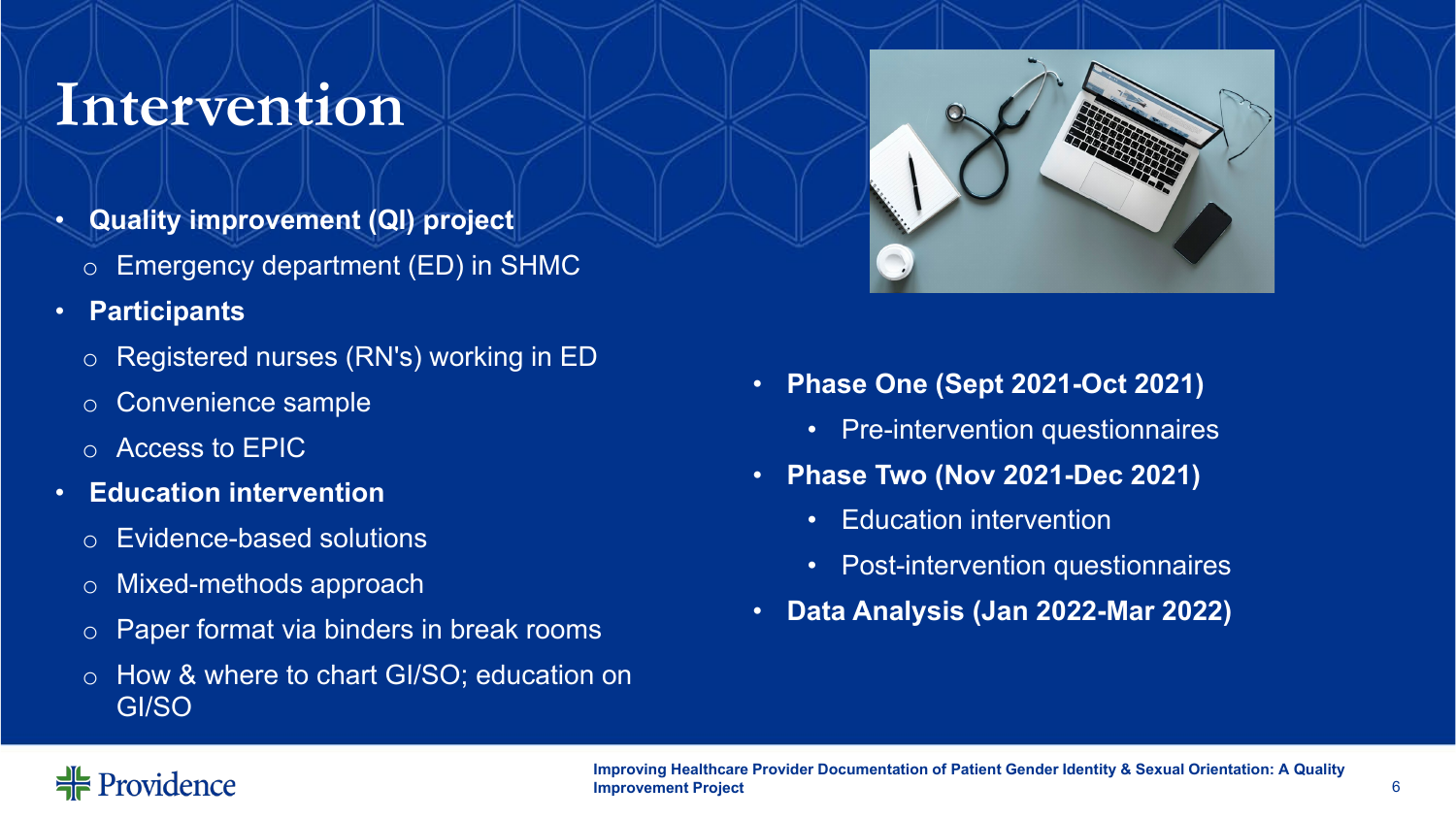## **Data Collection Methods**

- **Pre-intervention Questionnaires**
	- o Assessed baseline awareness & competency
- **Post-intervention Questionnaires**
	- o Assessed awareness & competency after education
- **EPIC GI/SO audit reports**
	- o Pre- & post-intervention
	- o Assessed GI/SO data collection rates

**\*Minimal risk to participants \*Implied consent \*No PHI collected \*EPIC GI/SO report de-identified**

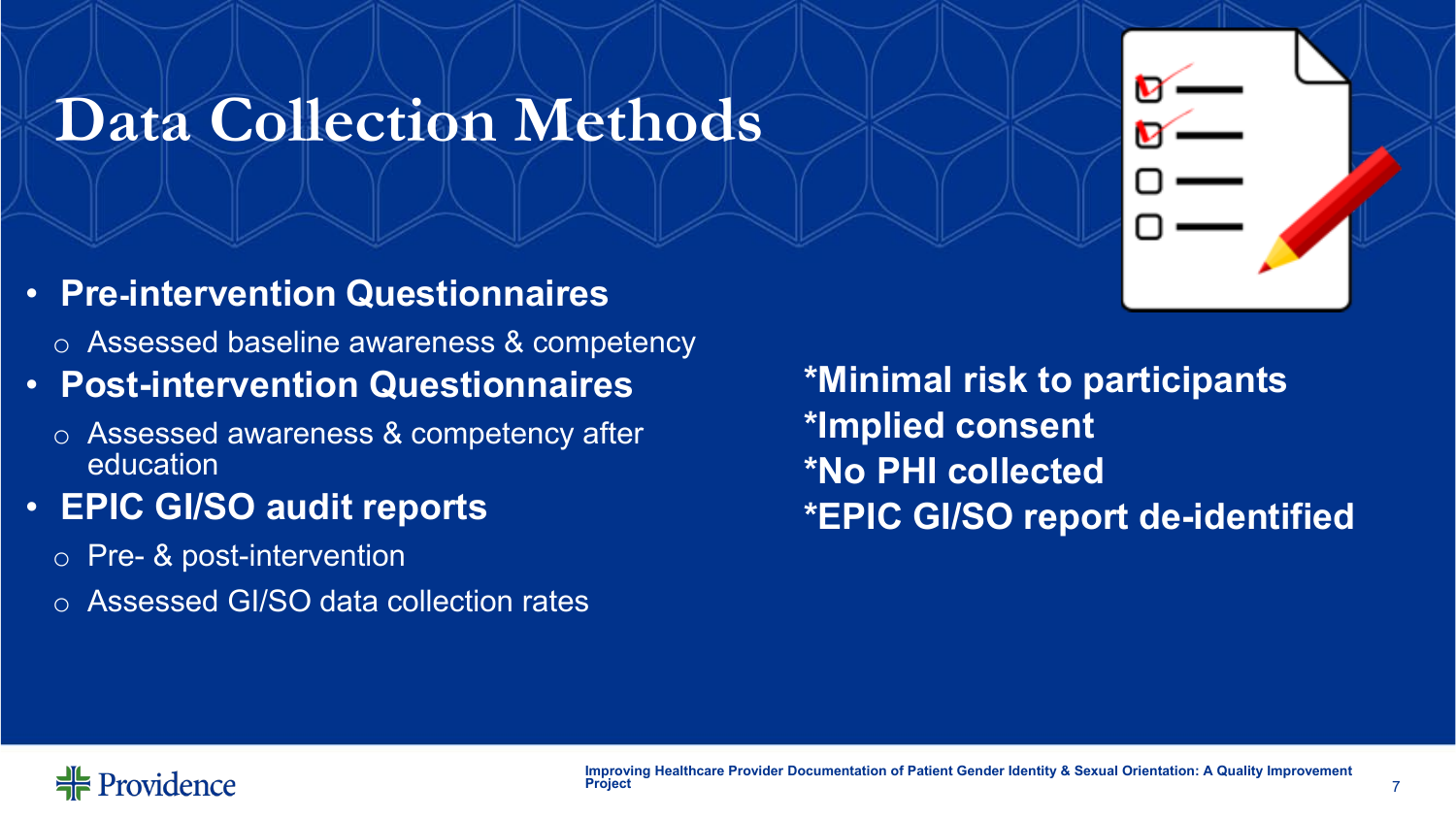### **Results**

- **Pre-intervention questionnaires**  $\circ$  n=19 (16%) response rate
- **Post-intervention questionnaires**
	- $\circ$  n=13 (11% response rate)
- **Pre-intervention vs 3-month post-intervention**
	- o Self-reported GI/SO charting **INCREASED** by **16%**
	- o Awareness & knowledge of GI/SO charting **INCREASED** by **30%**
	- o Confidence obtaining GI/SO data **DECREASED** by **6%**
	- o EPIC GI/SO charting **INCREASED** from **11.70%** preeducation to **12.09%** at three-months post-education. **Overall, there was a 3.3% improvement above baseline for GI/SO data collection.**



#### **Reported barriers to charting GI/SO:**

- 1. Lack of awareness in the EMR
- 2. Too many responsibilities/no time
- 3. Role confusion about data collection responsibility
- 4. Lack of confidence collecting the information.

#### Providence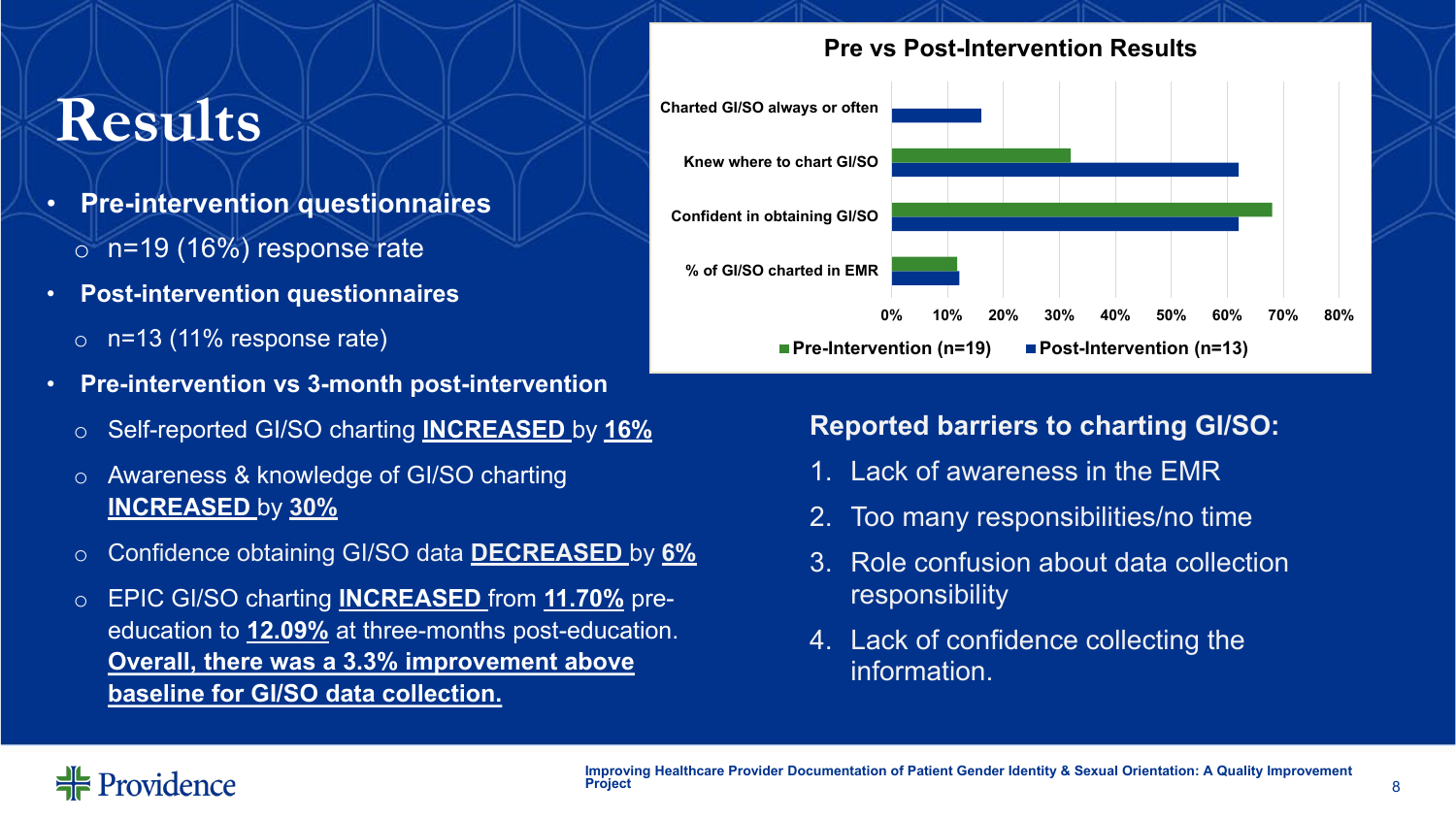### **Conclusion**



#### **SMART Goals**

- 1. Increase GI/SO data collection by 10% within EPIC within 3 months of intervention **(NOT MET)**
- 2. Increase percentage of ED nursing staff awareness of the GI/ SO data collection charting within EPIC by 15% within 3 months of the intervention **(MET)**
- 3. Increase competency with GI/SO data collection charting within EPIC by 10% within 3 months of the intervention **(NOT MET)**
- **Education intervention increased awareness/knowledge of GI/SO charting & data collection rates**
- **Education intervention did not increase competency/confidence in charting**

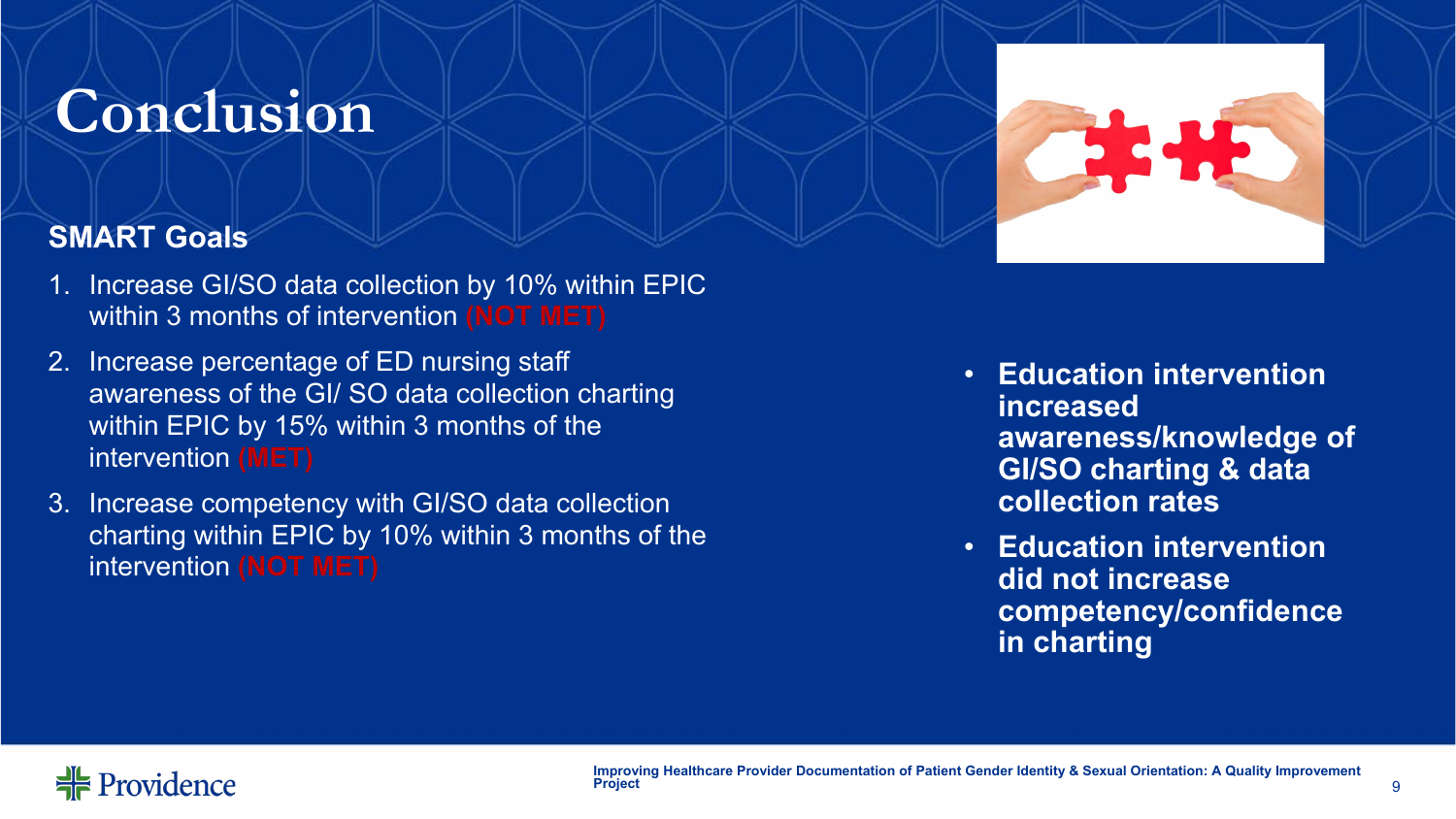# **Sustainability & Limitations**

### **Sustainability**

#### **Limitations**

### • **Ongoing assessment**

- o Staff participation/buy-in
- o Project champion
- o Management support



 $\frac{1}{2}$  Providence

#### • Covid-19 Pandemic

- Non-mandatory participation
- Role confusion/responsibility
- Staff bias
- Staffing/Travel RN's

#### **Cost**

- Projected \$1,249.50
- Actual **\$49.50**
- Projected savings difficult to measure

**Improving Healthcare Provider Documentation of Patient Gender Identity & Sexual Orientation: A Quality Improvement Project** <sup>10</sup>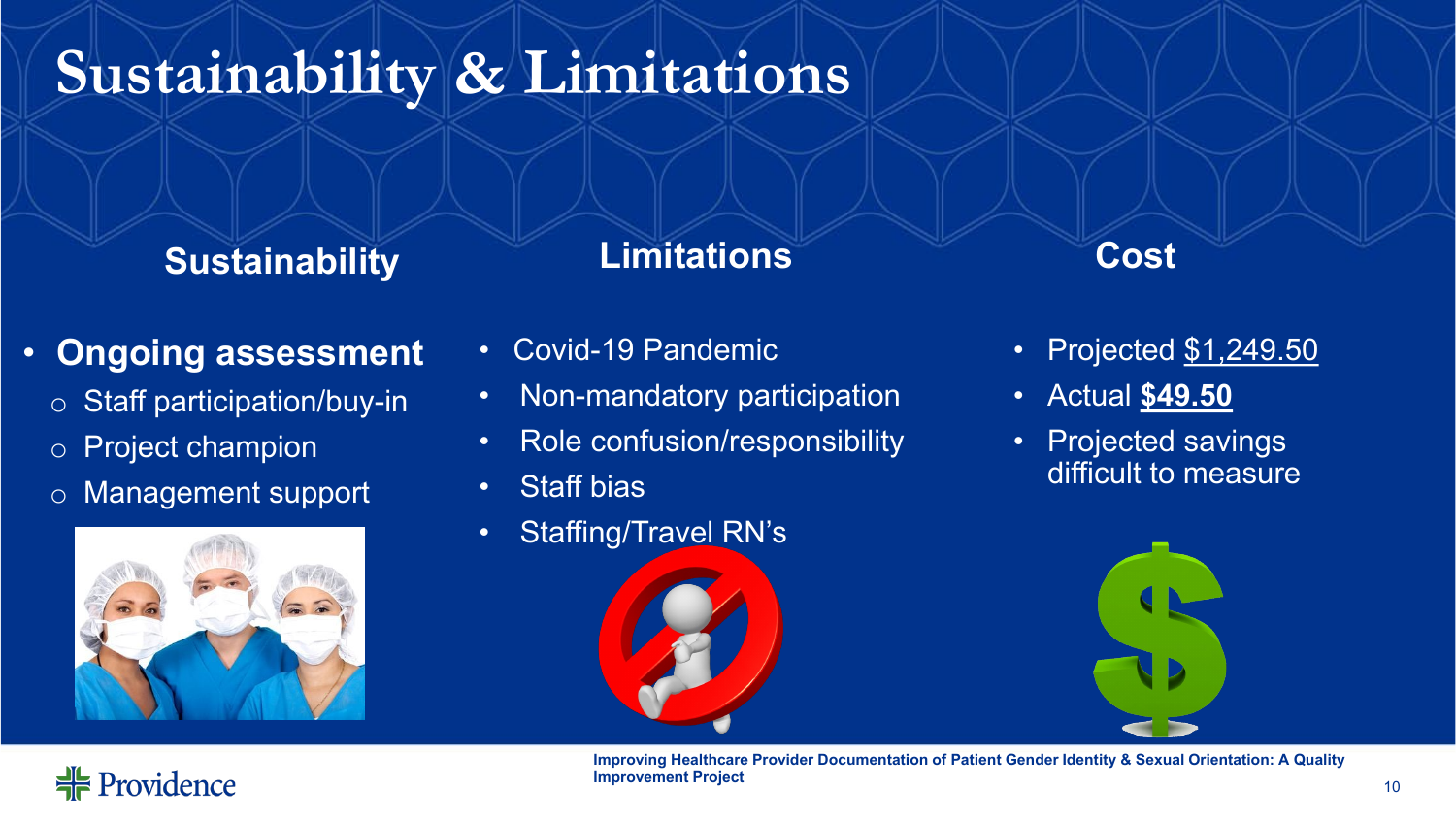## **Recommendations to the Clinical Agency**

- **1. In-person & online education**
- **2. Permanent GI/SO champion**
	- Mandatory
	- Include registration
	- Increased confidence
- **3. Improve accessibility to GI/SO metrics in EPIC**
	- Make GI/SO a hard stop in admission navigator
- **4. Include registration department**



### **4. Future Studies**

- Impact of nurse champion
- In-person training
- Sustainability of charting compliance
- How obtaining GI/SO improves health outcomes & patient satisfaction

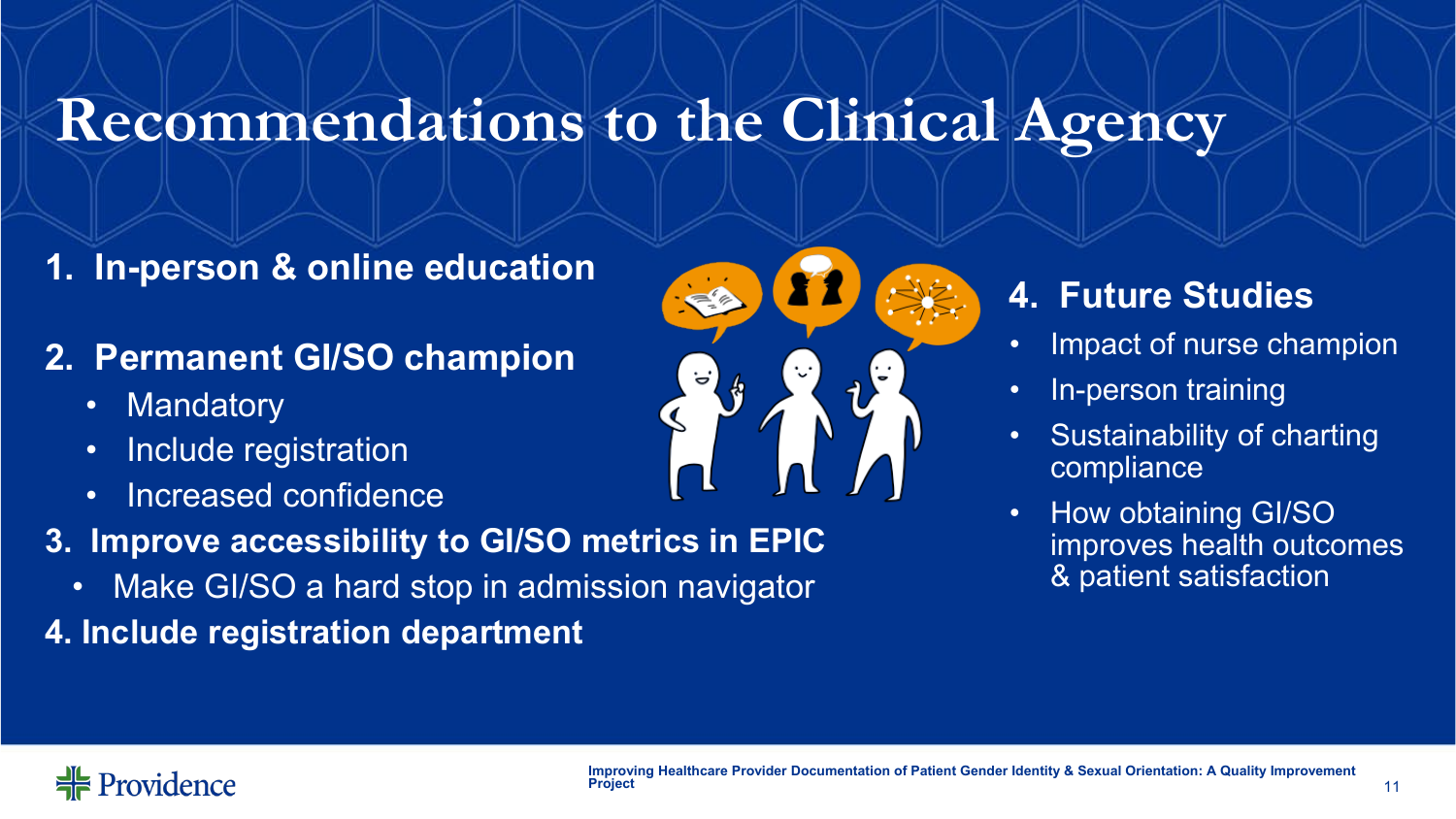### **References**

Chen, Q., Beal, E.W., Okunrintemi, V., Cerier, E., Paredes, A., Sun, S., Olsen, G. & Pawlik, T.M. (2019). The association between patient satisfaction and patient-reported health outcomes. *Journal of Patient Experience, 6*(3), 201-209. https://doi.org/10.1177%2F2374373518795414.

CMS. (2020). Value-based programs. https://www.cms.gov/Medicare/Quality-Initiatives-Patient-Assessment-Instruments/Value-Based-Programs/Value-Based-Programs#:~:text=Value%2Dbased%20programs%20reward%20health,give%20to%20people%20with%20Medicare.&text= Better%20health%20for%20populations,Lower%20cost

IOM. Committee on Lesbian, Gay, Bisexual, Transgender Health Issues Research Gaps Opportunities. (2011). The health of lesbian, gay, bisexual, and transgender people building a foundation for better understanding. National Academies Press.

Joint Commission. (2011). Advancing effective communication, cultural competence, and patient- and family-centered care for the lesbian, gay, bisexual, and transgender (LGBT) community: A field guide. https://www.jointcommission.org/ /media/enterprise/tjc/imported-resourceassets/documents/lgbtfieldguide\_web\_linked\_verpdf.pdf?db=web&hash=1EC363A65C710BCD1D4E14ED120CB237/